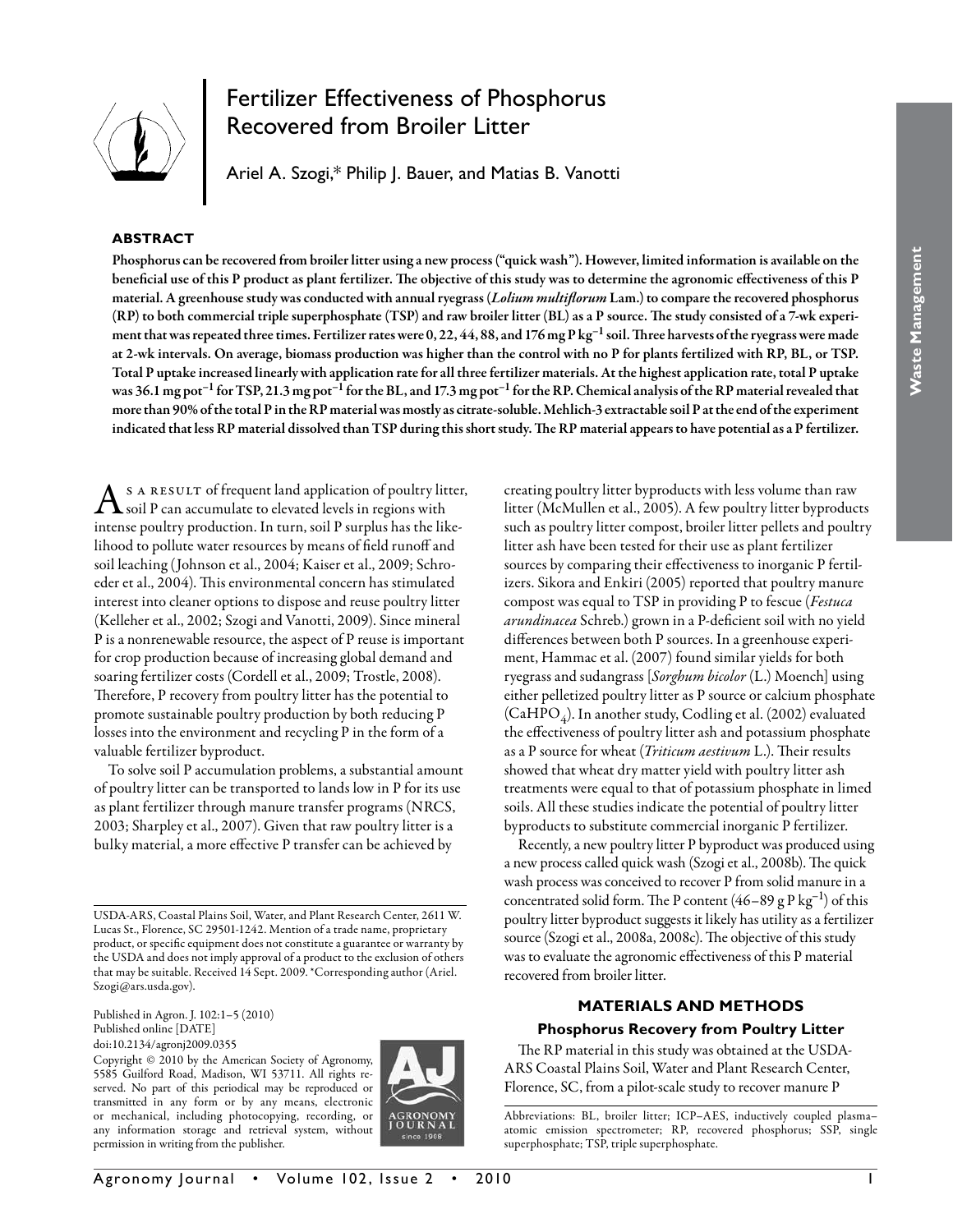using the quick wash process. The quick wash process consists of three consecutive steps: (i) P extraction, (ii) P recovery, and (iii) P recovery enhancement (Szogi et al., 2008b). In step 1, organically bound P is converted to soluble-P by rapid reaction with selected mineral or organic acids (e.g., citric or hydrochloric acid). This step also releases P from insoluble inorganic phosphate complexes. The washed litter residue is subsequently separated from the liquid extract and dewatered. In step 2, P is recovered by addition of lime  $[Ca(OH)_2]$  to the liquid extract to form a Ca-containing P precipitate. In step 3, an organic poly-electrolyte is added to enhance the P concentration of the precipitate. The P precipitate was recovered by filtration using a polypropylene filter material (Szogi et al., 2006). Further details of the quick wash process are described in Szogi et al. (2008c).

# **Greenhouse Study**

The study was conducted under greenhouse conditions with annual ryegrass comparing the RP material to commercial TSP and raw broiler litter. The study consisted of a 7-wk experiment that was repeated three times. Temperature inside the greenhouse was monitored with a HOBO (Onset Computer, Bourne, MA) temperature data logger. Average daily temperature [(maximum temperature + minimum temperature)/2] was 26.3ºC (range 20.2–34.4ºC) for the first experiment, 28.4ºC (range 25.3– 32.0ºC) for the second experiment, and 28.6ºC (range 24.4– 32.0ºC) for the third experiment. Artificial lighting was not used.

A sandy-textured soil, Uchee sand (loamy, kaolinitic, thermic Arenic Kanhapludult), was used in all three experiments of this study. The soil was collected from a wooded area known to be very low in P at the Pee Dee Research and Extension Center, Clemson University, Florence, SC. The soil was passed through a 6.35-mm screen to remove large particles and roots. Two 100-g samples of the soil were air dried on a greenhouse bench, ground, and then chemically analyzed at Clemson University's Agricultural Service Laboratory. Results from this analysis showed that the soil had, on average, a cation exchange capacity of 2.0 cmol  $kg^{-1}$ , exchangeable acidity of 2.0 cmol  $kg^{-1}$ , pH of 4.9 units, and P content of 1.7 mg kg–1. Based on the pH and acidity results, the sieved soil was mixed with  $Ca(OH)_2$  to raise the pH to 6.5 using a small cement mixer to blend the two materials. The soil was then pasteurized (FAMCO, Inc., Model 14 Soil Pasteurizer, Medina, OH) and stored in large plastic containers until it was used.

Treatments were three fertilizer sources (TSP, RP, and BL) and five fertilizer rates  $(0, 22, 44, 88, \text{ and } 176 \text{ mg P kg}^{-1} \text{ soil}).$ Triple superphosphate  $0-45-0$  (N– $P_2O_5-K_2O$ ) was obtained from a local fertilizer distributor. Particle sizes of the TSP were about 85% between 2.0 and 4.0 mm, and 15% between 1.0 and 2.0 mm. Before applying to soil, the RP material was ground with a Dynacrush mill (Custom Laboratory Equipment Inc., Orange City, FL) and passed through 1.0-mm sieve but retained on a 0.5-mm sieve to simulate commercial fertilizers with small particles (Bauer et al., 2007). Broiler litter was collected from a 21,000-bird broiler house in Lee County, SC. A 15-kg composite sample of BL  $(11.5 \text{ g} \cdot \text{g}^{-1})$  was passed through a 5.8-mm sieve and placed in cold storage (−6.5ºC) until used in the greenhouse experiments. The broiler litter had a granular distribution within the following size classes: <0.1 mm (11%), 0.1–1.0 mm (43%), 1.0–2.0 mm (30%), and 2.0–5.8 mm (16%) (Szogi et al., 2008c).

The fertilizer treatments were thoroughly mixed into 15-cm diam. pots containing 1.36 kg soil, 2 g of 15–0–15 (N–P<sub>2</sub>O<sub>5</sub>– K<sub>2</sub>O) fertilizer, and 0.12 g of technical grade  $(\text{NH}_4)_2\text{SO}_4$ . Pots were then placed on greenhouse benches and kept moist by watering them to 100 g water  $kg^{-1}$  soil using a scale. Three weeks after applying the fertilizer, 1.11 g of annual ryegrass seed was planted in each pot. The soil surface in each pot was kept moist by adding water as needed. At about 5 wk after planting, each pot received 1.00 g of  $NH_4NO_3$ .

Three harvests of plant shoot tissues were made in each of the three experiments. Harvests were made by cutting plants ~2.5 cm above the soil surface. In the first experiment, shoot tissue was collected at 20, 33, and 52 d after planting. In the second experiment, shoot tissue was collected at 19, 34, and 47 d after planting. In the third experiment, shoot tissue was collected at 21, 35, and 50 d after planting. Plant tissue samples were dried at 60°C for 3 d and then weighed and ground. After the last cutting in each experiment, three 2.5-cm soil cores were collected from each pot and dried on a greenhouse bench. The soil samples were ground for P extraction after removing large roots.

# **Chemical Analyses**

Duplicate samples of the RP material were ground, sieved (no. 40 mesh, <0.475 mm) and analyzed for total P, water-soluble P, citrate-insoluble P, and available P (citrate-soluble) according to AOAC Official Methods 958.01, 977.01, 963.03 B(a) (AOAC International, 2000) at Thornton Laboratories Inc. (Tampa, FL).

Total C and N contents were determined by dry combustion with a LECO C/N analyzer (LECO Corporation, St. Joseph, MI). Total elemental analysis of the TSP, RP and BL materials was determined with an inductively coupled plasma–atomic emission spectrometer (ICP–AES, Varian Instruments, Walnut Creek, CA) after automated digestion (AutoBlock, Environmental Express, Mt. Pleasant, SC) with nitric acid and hydrogen peroxide (Peters et al., 2003). To further compare the three fertilizer materials, duplicate samples of TSP, BL, and RP were subjected without grinding to a deionized water extraction following a slightly modified procedure described by Sharpley and Moyer (2000). A 1.00-g sample of air-dried material was combined with 250 mL of deionized water and shaken end-over-end for 1 h. Following centrifugation and 0.45-µm filtration, the sample extracts were acidified and analyzed for P using ICP–AES.

Ryegrass shoot tissues were digested with concentrated sulfuric acid (Gallaher et al., 1976) and P concentration determined in the digest by automated ascorbic method adapted to digested extracts (Szogi and Vanotti, 2008). Total P in the plant tissues at each harvest was calculated by multiplying P concentration by biomass, and total P recovery for the experiment was determined by summing the total P from each harvest. Soil extractable P was determined in soil samples collected at the end of the experiment using the Mehlich-3 procedure (Tucker, 1992); P content was determined in the extract using automated colorimetric analysis.

# **Statistical Analysis**

Experimental design was a randomized complete block, and there were four replications in each experiment. For the biomass, P concentration, and P content data the three cuttings of each experiment were summed and analysis was conducted on the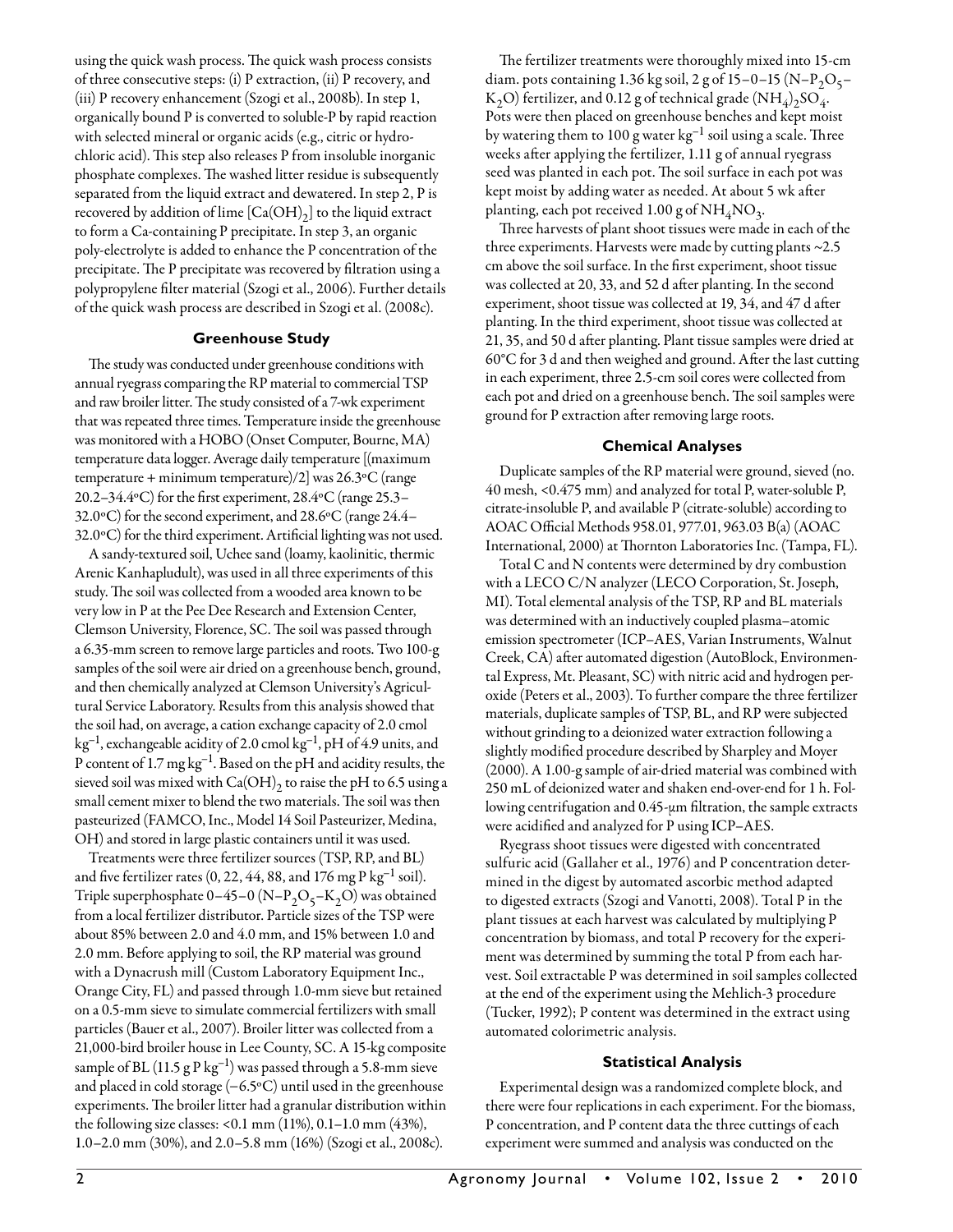summed data. Biomass data were analyzed over the three experiments of the study using a mixed model analysis with the GLIM-MIX procedure of SAS (SAS Institute, Cary, NC). Experiments and replicates were considered random and treatments were considered fixed. Biomass least square means were compared using the pdiff option and means were considered different when the probability of greater t values were ≤0.05. The P concentration, total P uptake, and soil extractable P data were analyzed without the control treatment in a factorial design using a mixed model with the GLIMMIX procedure. Experiments and replicates were considered random and fertilizer materials and rates were considered fixed. Responses to application rate for P concentration in plant tissues, total P uptake, and soil extractable P for each fertilizer material were determined using linear regression analysis. Homogeneity of slopes were evaluated with *t* tests and slopes were considered different when *P* values were ≤0.05.

# **RESULTS AND DISCUSSION Recovered Phosphorus Material**

On average, the RP material contained large amounts of Ca, P, and C relative to the amounts of N, Mg, K, and Na (Table 1). As a result of the quick wash process, Ca and P in the RP were 9- and fourfold more concentrated than in BL, respectively. However, the C concentration remained similar in both RP and BL because small fragments of bedding material (wood shavings) settled with the RP precipitates. According to Turner and Leytem (2004) acid extractable P in raw broiler litter is dominated by inorganic (35–41%) and organic P forms (58–65%). Inorganic phosphate species in poultry manure include dibasic calcium phosphate, amorphous calcium phosphate and weakly bound water-soluble phosphates (Sato et al., 2005), while organic P in poultry litter is largely in the form of phytic acid salts (Turner and Leytem, 2004). Since the RP was obtained from broiler litter with quick wash process, it had about half of its total P content in inorganic form and half in organic form (Szogi et al., 2008c). Additional analysis of RP material samples by thermo-gravimetry showed a weight loss peak within 310 to 320ºC range, which was similar to the temperature range for the maximum weight loss of a phytic acid salt standard; further weight loss within 350 to 500ºC accounted for other organic C forms (Cantrell et al,, 2009). The high Ca concentration in the RP material was related to the use of  $Ca(OH)_{2}$  to selectively precipitate and recover the extracted P both in inorganic and organic Ca phosphate forms during the quick wash process (Szogi et al., 2008b).

The potential use of RP as a fertilizer source relies on its total P content and the fraction of P available for plant growth. Phosphorus availability of fertilizing materials is usually determined using the AOAC "available P" test (AOAC International, 2000). The water extraction represents the water soluble P fraction. The analysis of the filtrate obtained from the remaining water-insoluble material after extraction with neutral ammonium citrate is the citrate-soluble P fraction. What is called "plant available P" is the sum of water-soluble P plus neutral citrate-soluble P (Havlin et al., 1999). The RP material used in our study had a total P content of 46 g kg<sup>-1</sup> (10.5 g P<sub>2</sub>O<sub>5</sub> per 100 g material, Table 2). This value is close to the P content of other manure byproducts such as poultry litter ash  $(53 \text{ g} \text{ P kg}^{-1})$  (Codling et al., 2002) or calcium phosphate recovered from swine (*Sus scrofa*) lagoon effluents  $(50 g P kg^{-1})$  (Szogi and Vanotti, 2009). Although total

**Table 1. Selected elemental analysis of the broiler litter (BL) and recovered phosphorus material from broiler litter (RP).**

| <b>BL</b>      |              |
|----------------|--------------|
|                | <b>RP</b>    |
| $g kg^{-1}$    |              |
| 13             | 119          |
| 12             | 46           |
| 356            | 389          |
| 3              | 7            |
| 24             | 9            |
| 26             | 36           |
| $\overline{4}$ | 6            |
| 5              | 3            |
|                | $\mathbf{2}$ |
|                | 4            |
| 0.2            |              |
| 0.2            | 5            |
| 0.2            | 0.3          |
|                |              |

† Mean of duplicate samples.

P content of RP is lower than commercial single superphosphate (SSP) (70–96 g P kg<sup>-1</sup>) or TSP (192–231 g P kg<sup>-1</sup>), the fraction of plant available P in the RP material was about 92% with respect to total P and close to values of 97 to 100% reported for both SSP and TSP (Tisdale et al., 1985). Important to notice is that the plant available P in the RP material is mostly based on the citratesoluble form (91%) with very little P in the water-soluble form (1%), which indicates that RP has low solubility in water.

# **Agronomic Effectiveness**

Differences in biomass production of the ryegrass were significant among treatment combinations in this study. On average, biomass production was higher for plants fertilized with RP, BL, or TSP at all four P rates than the control with no P (Table 3). At increasing P application rates, differences in biomass production were not significant for all three P sources except at the rate of 176 mg P pot<sup>-1</sup>. At this high rate, TSP had significantly higher ryegrass biomass than both RP and BL. Although biomass production did not change appreciably, P concentrations in plant tissue increased steadily with increasing P applications (Fig. 1). Similar concentrations of P in plant tissues were found for RP and BL at the same treatment P rates. On the other hand, much higher P concentrations in plant tissue occurred with TSP than with RP or BL treatments. At the highest application rate, P concentrations in plant tissues were  $7.4$  g kg<sup>-1</sup> for TSP and about  $4.4$  g kg<sup>-1</sup> for both RP and BL.

Fertilizer material and application rates and their interaction (Material  $\times$  Rate) had a significant effect on both plant uptake

| Table 2. Water-soluble, water-insoluble P, and total P content |
|----------------------------------------------------------------|
| of the recovered phosphate material.                           |

| Component            | Fraction of total P <sup>+</sup><br>Composition <sup>+</sup> |       |
|----------------------|--------------------------------------------------------------|-------|
|                      | g P kg <sup>-1</sup> material                                | ℅     |
| Water-soluble        | 0.5                                                          | IJ    |
| Citrate-soluble      | 41.9                                                         | 91.3  |
| Citrate-insoluble    | 3.5                                                          | 7.6   |
| Total P <sub>§</sub> | 45.9                                                         | 100.0 |

† Mean of duplicate samples.

‡ Plant available = water-soluble + citrate-soluble fractions (92.4%). § Total P as %  $P_2O_5 = 10.5 g P_2O_5$  per 100 g of material.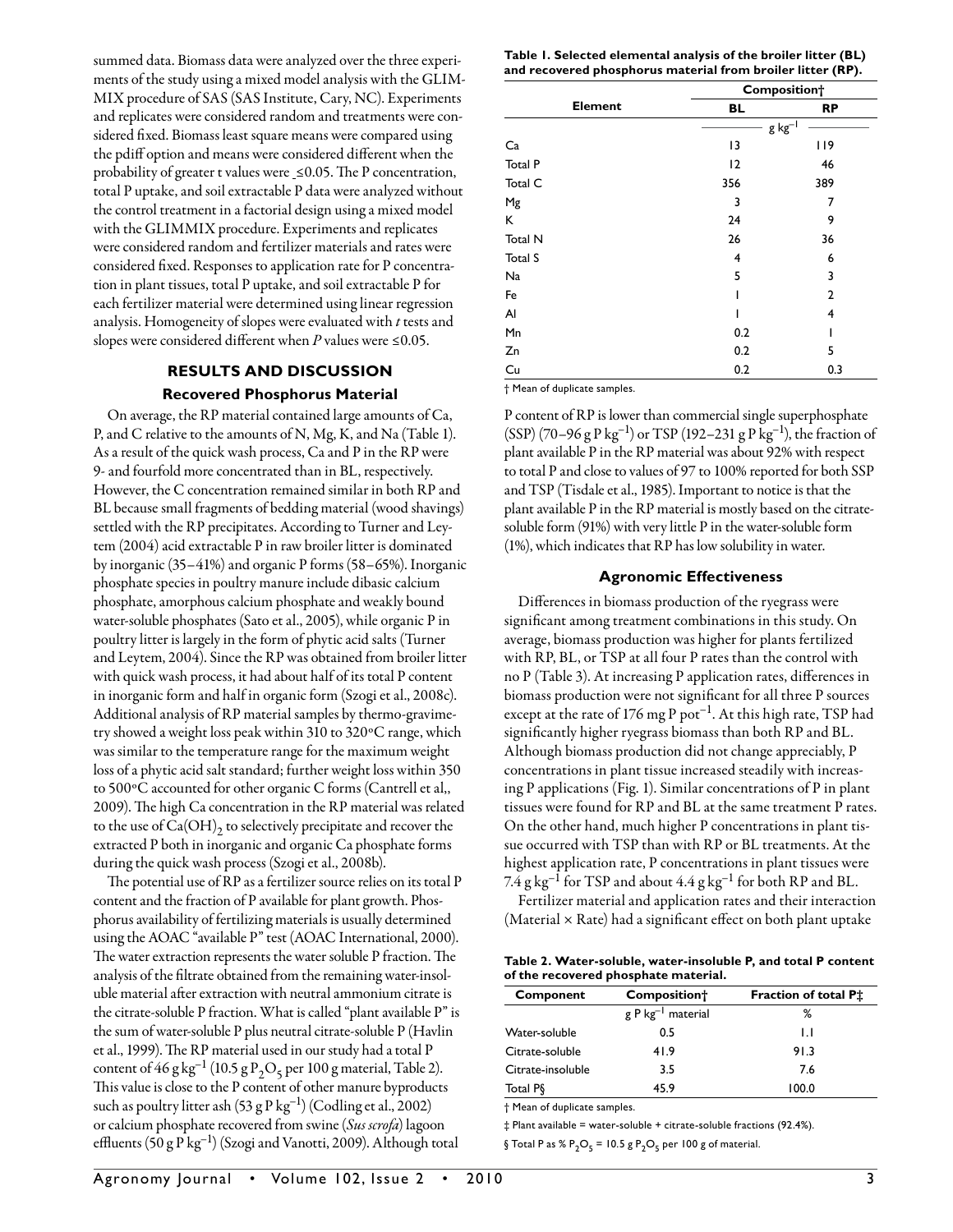

**Fig. 1. Phosphorus concentration of ryegrass plant tissues as affected by fertilizer material and application rate. Data are the average of three experiments. Standard error bars are shown when their size was larger than that of the symbol.**

and soil P. The relative effect of materials and application rate on plant uptake is indicated by the slope of the linear regression lines in Fig. 2. For TSP, plant uptake increased 0.17 mg pot<sup>-1</sup> for each mg  $kg^{-1}$  increase in applied P and it was significantly higher than the slopes for RP and BL ( $P \le 0.05$ ). Phosphorus uptake with the BL increased 0.09 mg pot<sup>-1</sup> for each mg kg<sup>-1</sup> increase in applied P while P uptake in pots containing RP increased only 0.07 mg pot–1 per each mg kg–1 increase in applied P. However, the P plant uptake slopes for BL and RP were not significantly different ( $P \ge 0.05$ ). At the highest application rate, total P uptake was  $36.1$  mg pot<sup>-1</sup> for TSP, 17.3 mg pot<sup>-1</sup> for RP, and 21.3 mg pot<sup>-1</sup> for BL.

Mehlich-3 extractable soil P at the end of the experiment is shown in Fig. 3. The highest response of TSP to Mehlich-3 extractable P (0.40 mg extractable P kg–1 per each mg P kg–1 applied) explains the high P concentrations found in plant tissue and P uptake (Fig. 1 and 2). The soil response slope of TSP to applied P was significantly higher than the slopes for both RP and BL ( $P \le 0.05$ , Fig. 3). In turn, the slopes for BL

**Table 3. Effect of fertilizer material and rate on ryegrass biomass.**

| <b>Material</b> | Rate           | <b>Biomass</b>                     |  |
|-----------------|----------------|------------------------------------|--|
|                 | mg P kg soil-1 | $g$ pot <sup><math>-l</math></sup> |  |
| Control         | 0<br>$3.2$ at  |                                    |  |
| RP‡             | 22             | 4.2 <sub>b</sub>                   |  |
|                 | 44             | 4.4 <sub>b</sub>                   |  |
|                 | 88             | 4.3 <sub>b</sub>                   |  |
|                 | 176            | 4.1 <sub>b</sub>                   |  |
| BL              | 22             | 4.1 <sub>b</sub>                   |  |
|                 | 44             | 4.4 <sub>b</sub>                   |  |
|                 | 88             | 4.4 <sub>b</sub>                   |  |
|                 | 176            | 4.3 <sub>b</sub>                   |  |
| TSP‡            | 22             | 4.1 <sub>b</sub>                   |  |
|                 | 44             | 4.1 <sub>b</sub>                   |  |
|                 | 88             | 4.2 <sub>b</sub>                   |  |
|                 | 176            | 5.2c                               |  |

† Least square-means followed by the same letter are not significantly different by the pdiff option ( $P \le 0.05$ ) in GLIMMIX procedure.

‡ RP, recovered phosphorus; BL, broiler litter; TSP, triple superphosphate.



**Fig. 2. Phosphorus uptake by ryegrass as affected by fertilizer material and application rate. Data are the average of three experiments. Standard error bars are shown when their size was larger than the symbol.**

(0.22 mg extractable P kg<sup>-1</sup> per each mg P kg<sup>-1</sup> applied) and RP (0.24 mg extractable P kg<sup>-1</sup> per each mg P kg<sup>-1</sup> applied) were not significantly different  $(P \ge 0.05)$ .

The higher soil availability and plant uptake response to TSP vs. the lower response to both RP and BL is due to the influence of chemical properties of the soil and P fertilizer materials on both P solubility and adsorption in soils. Given that P solubility and adsorption is controlled by pH, in our study the soil pH was corrected to about 6.5 units to favor P dissolution and availability to plants (Adams et al., 1982). Since TSP is highly soluble in water, it first dissolves rapidly in moist soil and subsequently reacts with soil and becomes available to plants at a favorable pH. If soil available P increases, plant uptake will increase and induce a higher P concentrations in plant tissue (Black, 1992). In our study, an initial large release of P into soil solution by applying TSP may explain why the Mehlich-3 extractable P rate  $(0.40 \text{ mg} \text{ P kg}^{-1})$  and P plant uptake rate  $(0.17 \text{ mg pot}^{-1})$  were almost twofold the extractable P and plant uptake rates of either RP or BL (Fig. 2 and 3). Although TSP had a larger particle size (2–4 mm) than BL (mostly <2 mm) or RP (0.5–1 mm), its water-extractable P was about 20- and 100-fold  $(46 g P kg^{-1})$  larger than the water extractable P of BL  $(2.2 \text{ g P kg}^{-1})$  and RP  $(0.5 \text{ g P kg}^{-1})$ , respectively (Table 4). The low water-soluble P of RP suggests that it may be suited for use as a slow release P fertilizer. The water-extractable P fraction of RP (1%) is similar to the low water-soluble fraction P of 0.6% that was reported for calcium phosphate recovered from liquid swine manure (Szogi et al., 2006; Bauer et al., 2007). However, further research under field conditions is needed with more soil types, other crops and different particle sizes of the RP material for fertilizer application recommendations.

### **Table 4. Water-extractable P of source materials.**

| <b>Total P</b> | Water-extractable P Water-soluble |    |
|----------------|-----------------------------------|----|
|                | - g P kg <sup>-1</sup> ————       | %† |
| 46             | 0.5                               |    |
| 12             | 22                                | 18 |
| 20 I           | 46                                | 23 |
|                |                                   |    |

† Fraction of water-extractable P with respect to total P.

‡ RP, recovered phosphorus; BL, broiler litter; TSP, triple superphosphate.